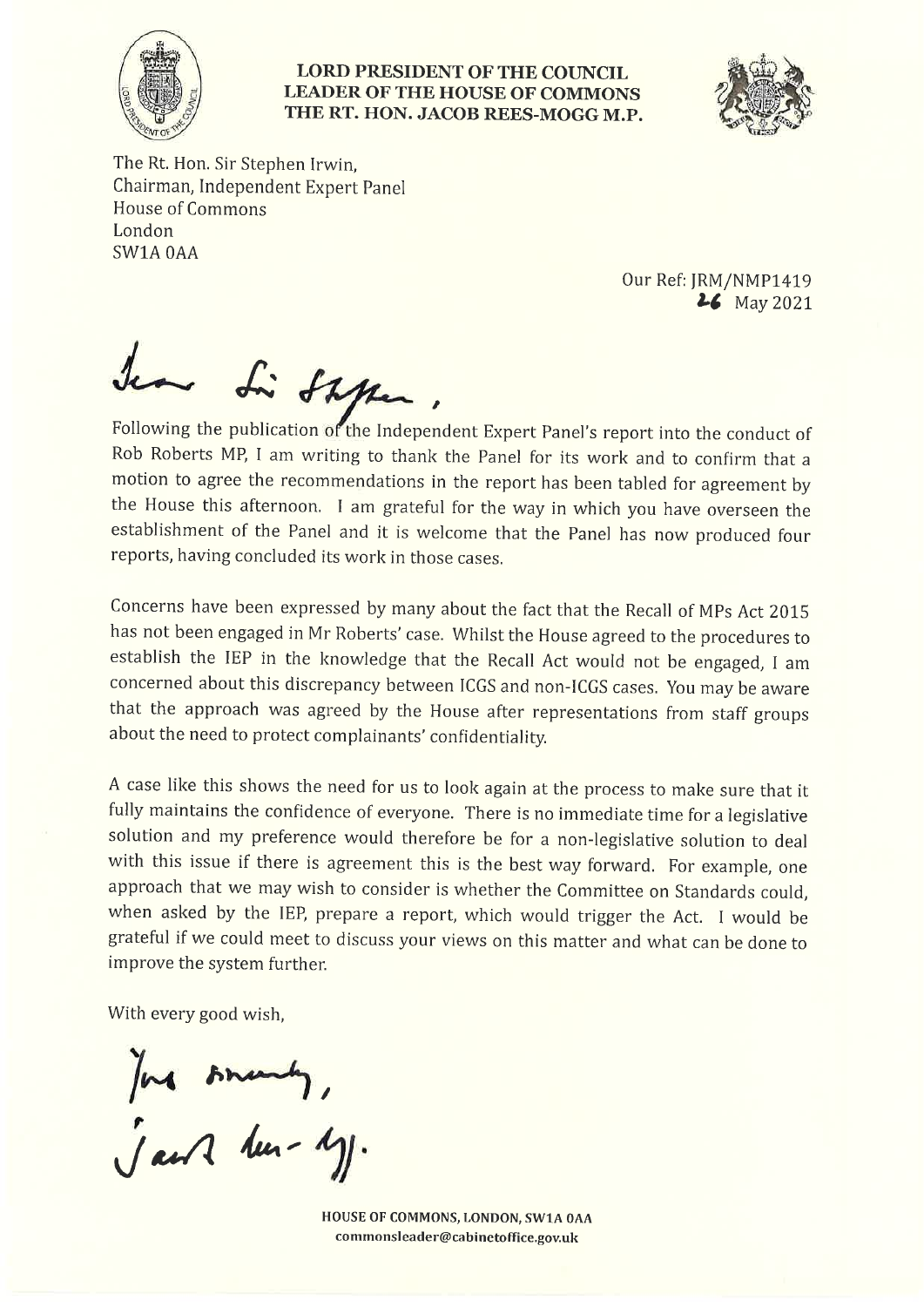## **Independent Expert Panel**

## **Chair, Rt Hon Sir Stephen Irwin**

**Emai[l independentexpertpanel@parliament.uk](mailto:independentexpertpanel@parliament.uk)**

**Website:<https://www.parliament.uk/mps-lords-and-offices/standards-and-financial-interests/independent-expert-panel>**

Rt Hon Jacob Rees-Mogg MP Leader of the House and Lord President of the Council House of Commons

3 June 2021

Dear Jacob,

Thank you for your letter of 27 May noting the concerns about the application of the Recall of MPs Act 2015 to suspensions determined by the Independent Expert Panel. I would be very happy to meet you to discuss what might be done to improve the system further.

I note your preference for a non-legislative solution. In advance of meeting, it may help to give my initial reflections on the issues that have been raised.

The application of the Act to suspensions recommended by the Committee on Standards but not to those determined by the Panel appears to be an obvious anomaly, as reflected in the responses of many Members to the publication of our report on Rob Roberts MP. If the matter is judged solely by the question of the relative severity of the suspensions imposed, then it is easy to see why there are objections to the Act's provisions being invoked in some cases but not others, and specifically not to significant breaches of the kind which come to the IEP.

Your letter refers to the concerns raised by staff groups about the need to protect complainants' confidentiality. I don't feel that is a valid objection in itself. In cases where confidentiality had been properly maintained during the process, it seems to me doubtful that the invocation of the recall provisions would then lead to a breach of confidentiality. I imagine it could be that where confidentiality has already been breached, the consequences of a recall process might amplify the breach.

However, a further point has been articulated from the staff side that the campaigning during a recall petition or any subsequent by-election would likely draw the Member concerned into disputing the conclusions reached by the Panel.

I would like to explore these issues more fully with staff groups; the Trade Union Side have asked for a consultation before any changes are agreed.

In addition, the Panel are concerned that any procedural workaround, as opposed to a statutory amendment, might imperil the Panel's independence. The existing